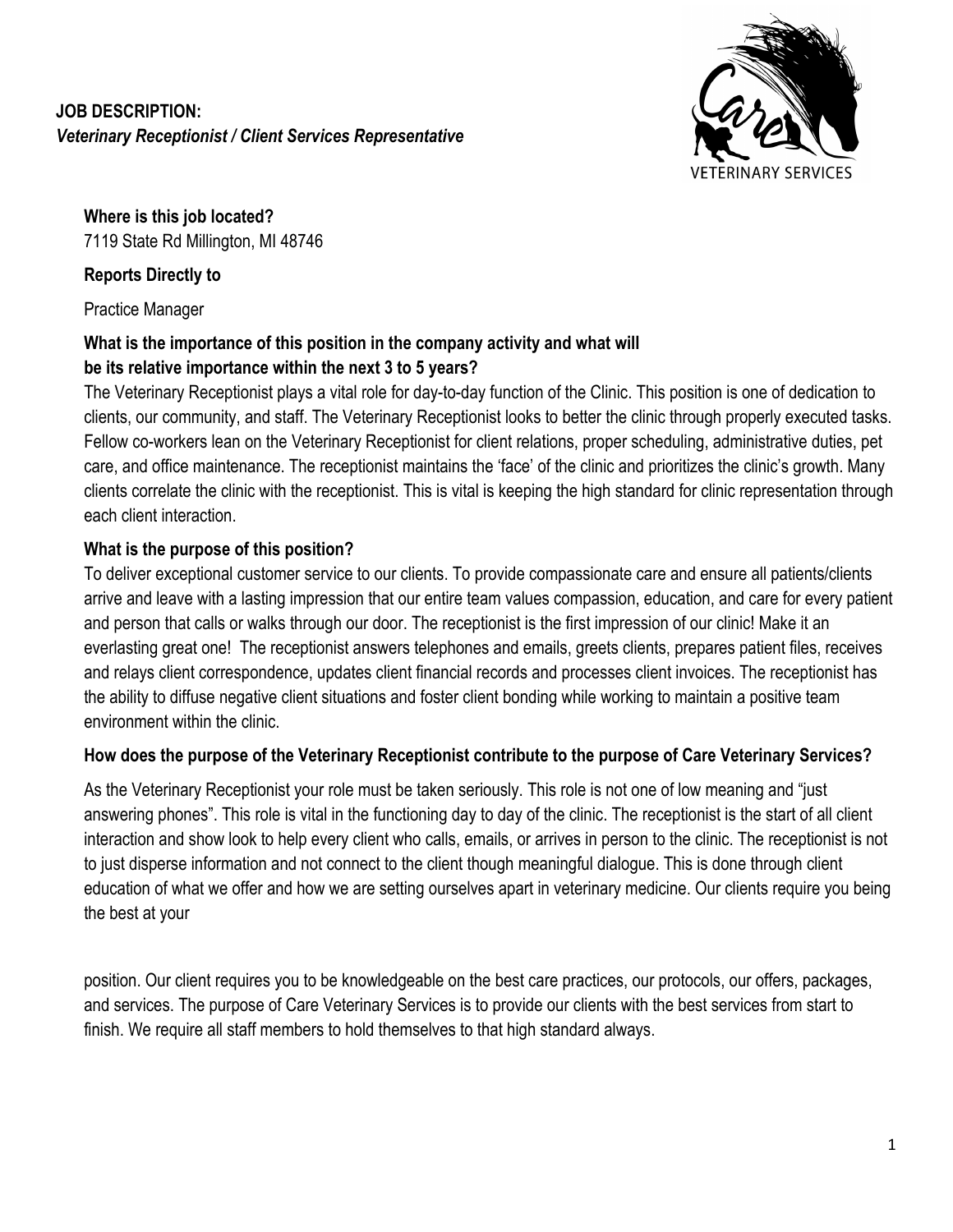

#### **What specific challenges are attached to this job?**

- Being able to work at a speed that delivers high quality care and be productive
- Not getting flustered when things get busy or patients are nervous, timid, scared, unruly, or aggressive
- Must be able to think and anticipate what the client, Dr., technician, and assistants will need
- Must be able to adapt to change and not be afraid to learn new technology, vet-med best methods of practice, animal behavioral techniques, professional office standards, soft skills, and co-worker communication

#### **What products/services are directly or indirectly handled on the job?**

Provide top-notch customer service. Being attentive to client and pet needs. Identify and work compassionately with clients in various emotional states. Answer and triage phone calls from clients. Schedule appointments and schedule procedures. Check-in clients. Monitor client flow from check-in to discharge. Monitor schedule and flow. Client call backs. Developing a professional yet, friendly relationship with clients Managing record requests between other hospitals and specialty practices. Client education in our services, offered products, and wellness plans Assist in cleaning the hospital including but not limited to keeping reception desk area, bathrooms, exam rooms, kitchen and kennels if needed. Process Payment transactions Maintain proper documentation in electronic medical record. Relay appropriate information to/from clients to doctors and/or management. Computer skills: Able to use windows-based computer systems, word processing, email, web search and other skills needed to effectively use the practice management software program. Abiding by the Care Veterinary Services handbook and guidelines Other duties as assigned by doctors or management

## **What impact could a good or a bad decision on the job have on the company performance?**

- Every decision made by the veterinary receptionist has to be one in line with the moral and ethics of Care Veterinary Services.
- Ethics is defined as the rules of standards governing the conduct of the person or conduct of the members in a profession
- Morals is defined as code of good conduce laid down out of the experience of a vulture or society to serve as a uniform yardstick for the conduct of an individual and groups.
- A bad decision can impact patient health, clinic liability, co-workers trust and result in termination
- A good decision can impact the growth of the clinic, heightened trust from co-workers, acknowledgement from management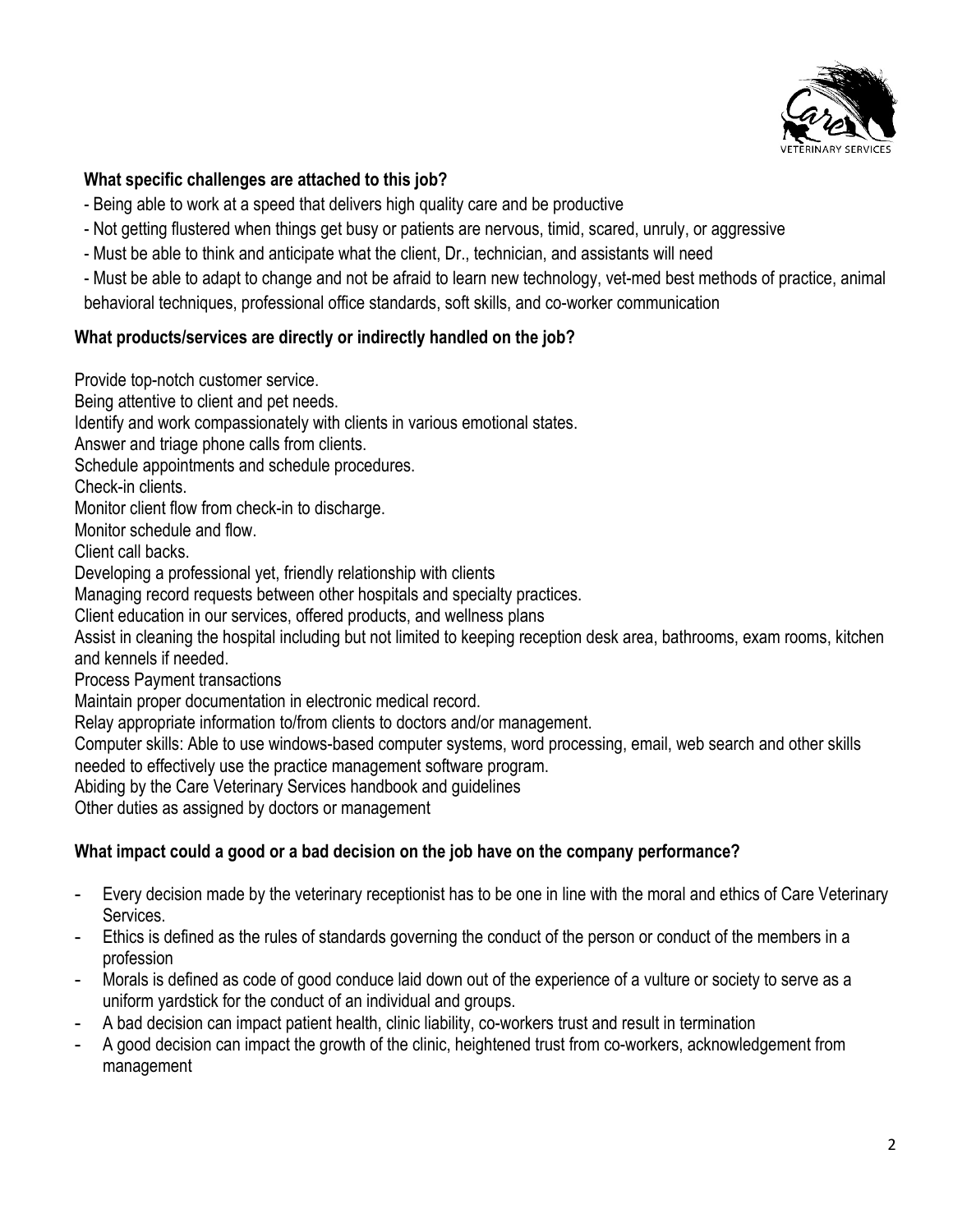

#### **What is the target market/public for these services?**

Our patients are people who want veterinary medicine delivered by a friendly, knowledgeable, professional team. They are seeking quality pet care, education on pet health, and a non- judgmental atmosphere.

### **What is the precise performance/results expectations?**

As a Veterinary Receptionist you must grasp (duplicate) the training program provided and be able to execute your duties and actions according to the clinic's standards. There is a standard way to provide administrative duties and client relations.

#### **How are those result expectations monitored and measured?**

Performance is evaluated by the Practice Manager or Veterinarian. The Veterinarian or PM would determine if something were done correctly or not. The Veterinarian or PM grades all job duties and the veterinary assistant is evaluated on their personal performance along with their teamwork performance in accordance with the Care Veterinary Evaluation Form. The Veterinary Receptionist will have incident forms logged in their personnel file for any areas that are not being done in accordance with the job description and training standard.

#### **What are the precise tasks, duties and responsibilities of the job?**

Provide top-notch customer service. Being attentive to client and pet needs. Identify and work compassionately with clients in various emotional states. Answer and triage phone calls from clients. Schedule appointments and schedule procedures. Check-in clients. Monitor client flow from check-in to discharge. Monitor schedule and flow. Client call backs. Developing a professional yet, friendly relationship with clients Managing record requests between other hospitals and specialty practices. Client education. Assist in cleaning the hospital including but not limited to keeping reception desk area, bathrooms, exam rooms, kitchen and kennels if needed. Process Payment transactions. Maintain proper documentation in electronic medical record. Relay appropriate information to/from clients to doctors and/or management. Computer skills: Able to use windows-based computer systems, word processing, email, web search and other skills needed to effectively use the practice management software program.

Abiding by the Care Veterinary Services handbook and guidelines.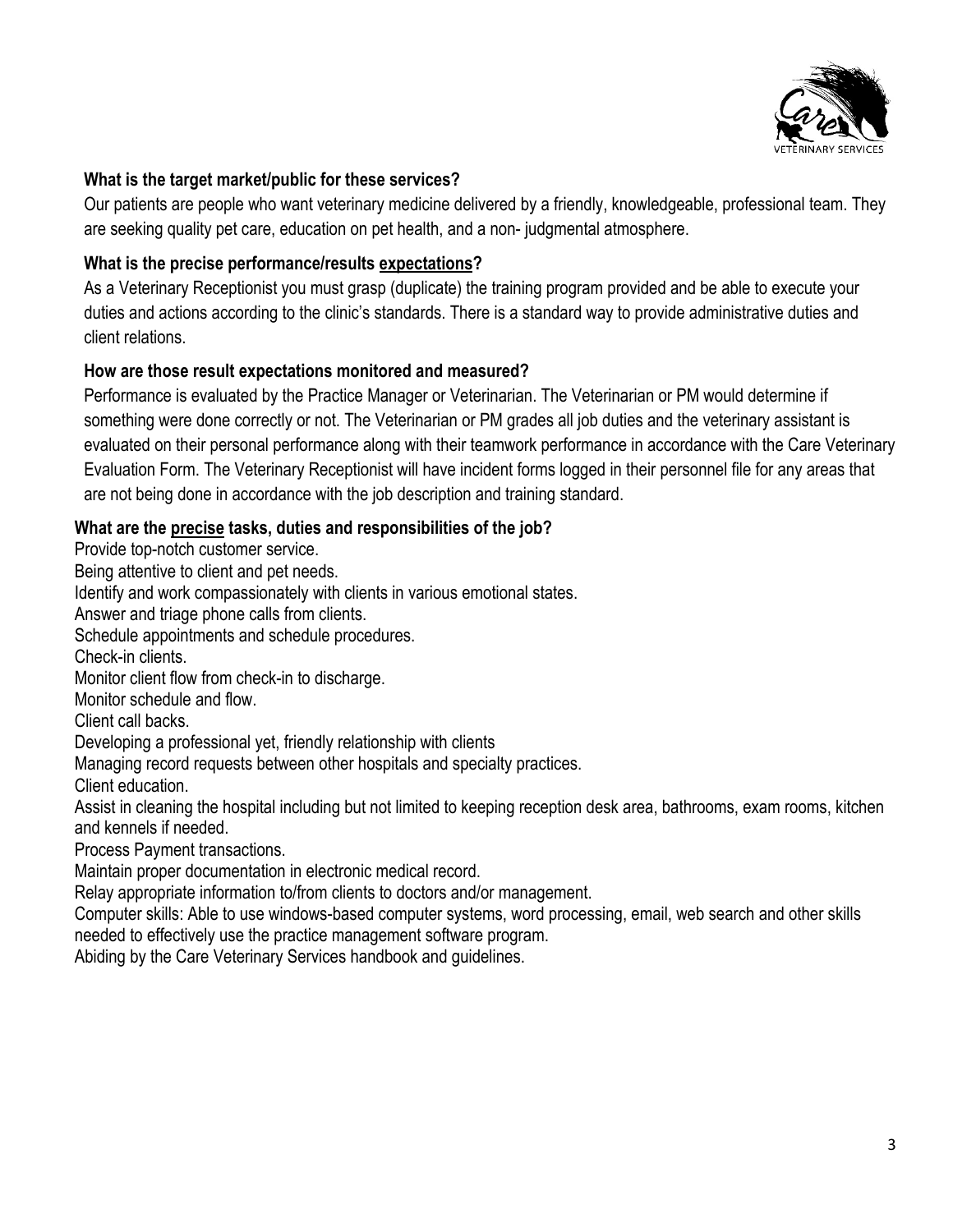

## **What are the required technical and/or administrative competencies & experience?**

- **-** High School Diploma or GED
- **-** 1-2 years customer service experience
- **-** Able to lift 30 pounds
- **-** Basic computer knowledge
- **-** Basic Math and Writing skills

#### **What are the required personality and behavioral characteristics?**

You must be enthusiastic, with the attitude of "make things go right." Also, as veterinary medicine tends to not always run as scheduled, we need someone who is flexible and can figure out solutions to help keep the schedule running smooth by working with the other staff.

You are a team member who makes an effort to integrate yourself with the staff; you can't be a "loner." We also need someone who is not afraid of change and technology.

You are someone who is eager to learn how to do new things. We all continuously learn how to do things better and we expect that attitude from everyone in the team.

Match yourself with who we are looking for with the following:

You are a leader

You are a great critical thinker

You have problem solving skills

You are compassionate

You have a positive attitude daily

You have excellent communication skills

You have excellent teamwork skills

You are great a multi-tasking

You accept and thrive on constructive criticism

You are punctual

You leave outside influences outside

You thrive on being a positive influence to those around you

You take on added assignments as required

## **What training program is planned for fast results achievement?**

Our onboarding program is a 12-week program. This training program will have week by week break down of expected mastered skills by the end each week. Each week will end with a meeting with management on your progress felt strengths and weaknesses along with any areas you would like to have additional training in.

## **What kind of performance appraisal is planned on the job?**

You will get feedback from the Practice Manager daily for immediate call to act performance discrepancies. First evaluation will be completed after 90 days. Complete performance appraisal is done every year.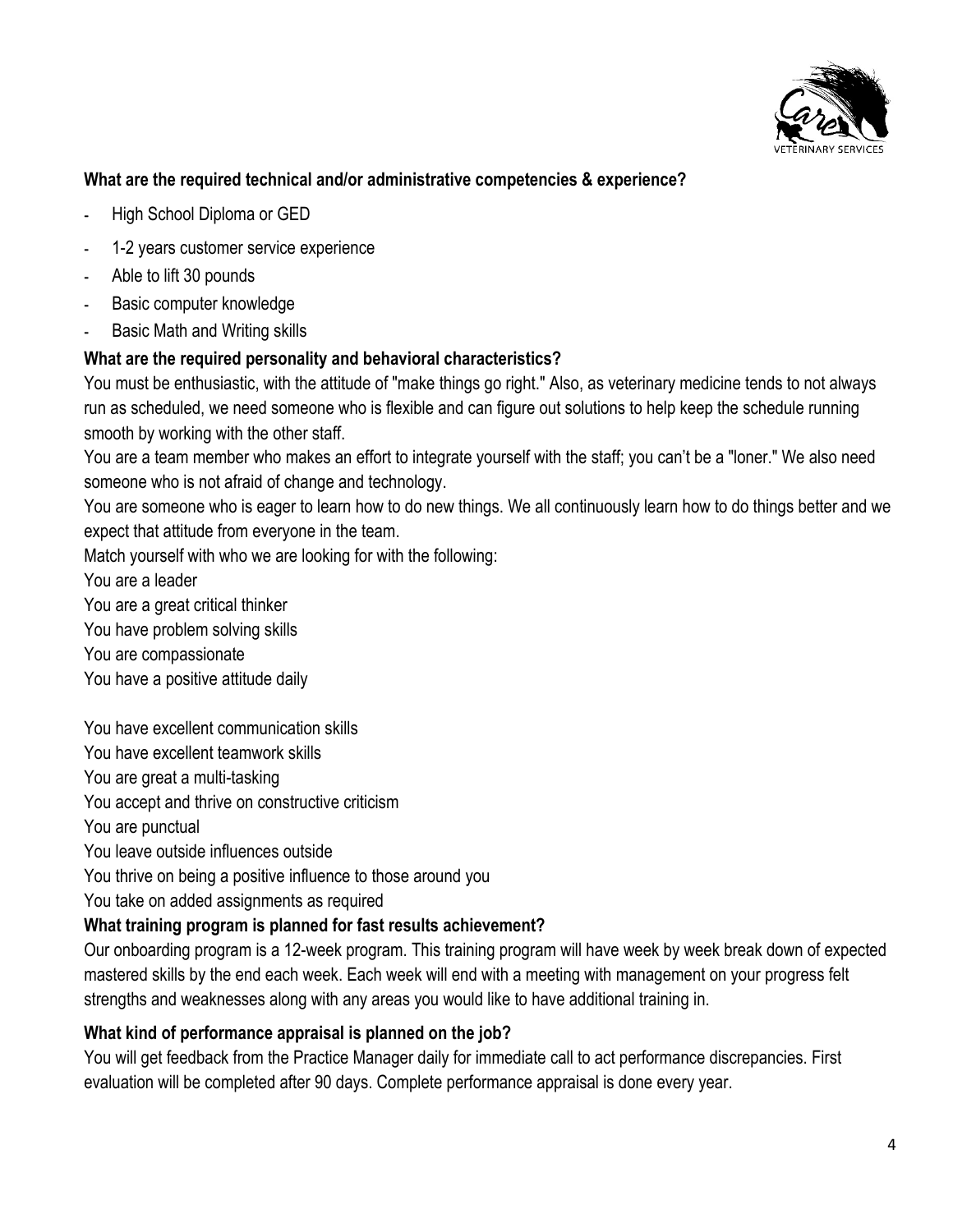

#### **What management style applies to the supervision of this position?**

Great work ethics, professionalism, and caring/understanding. We utilize Fortis Business Solutions management

training. Every member in the team abides by those principles, which ensures good efficiency, stability at work as well

as a more fun work environment. We do not want a commercial feel at our clinic but do want a professional, will-do, helpful attitude with all our staff.

#### **What are the planned salary and other compensations?**

- **-** Hourly wage based on your skills and experience
- **-** Bonuses (at management discretion)
- **-** We offer 30% discount for services rendered to an employee's personal pet after 90 days
- **-** Paid Time Off accrual plan for full time employees
- **-** Paid Holidays for full time employees
- **-** Paid Time Off for Employee Birthday
- **-** Scrubs provided yearly

#### **Continued Education**

- **-** Paid continued education studies in both the job position and personal interests of Veterinary medicine
- **-** Continued Education is required and deadline to be honored